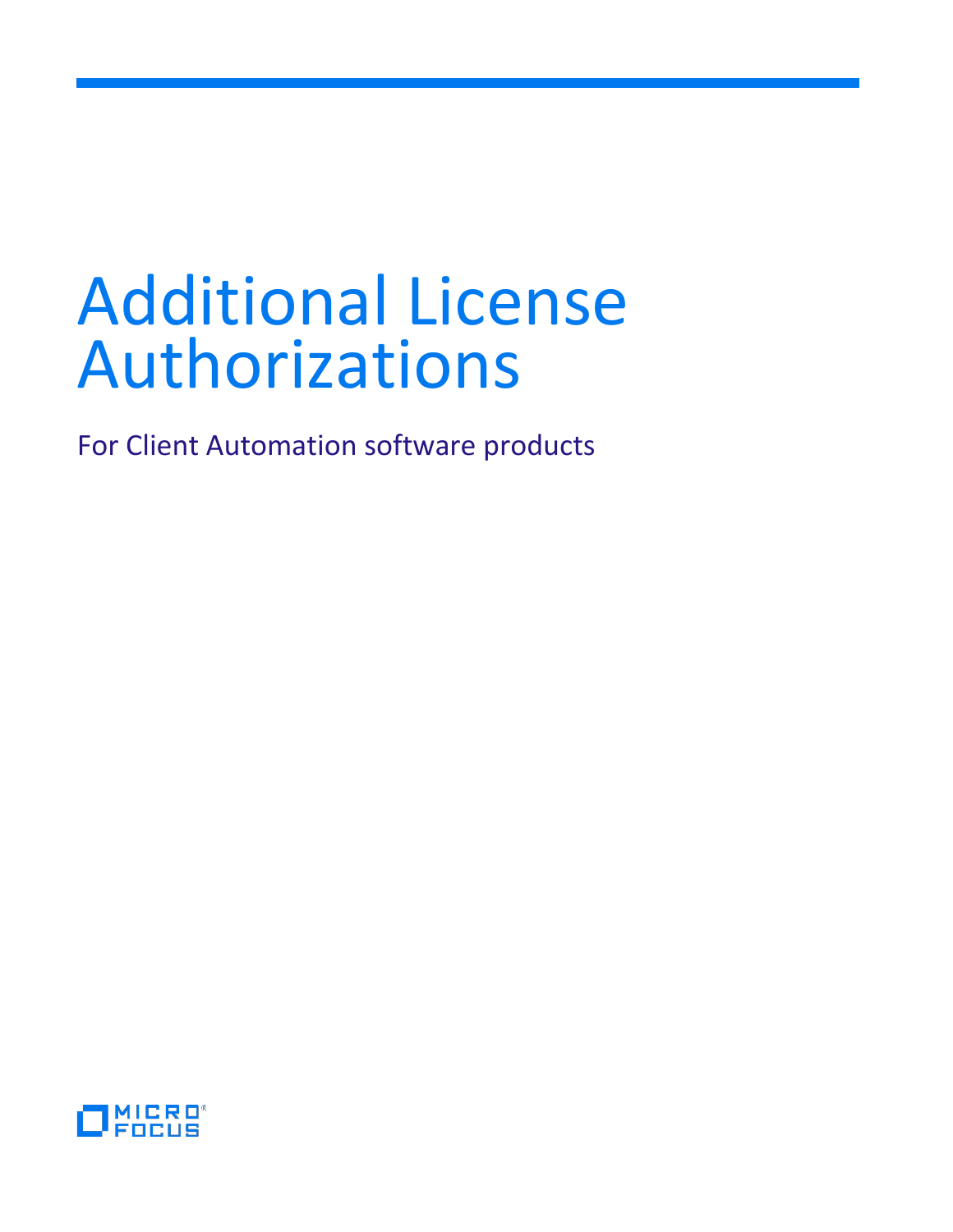## **Products and suites covered**

| <b>Products</b>                        | E-LTU or<br>E-Media<br>available * | <b>Perpetual License</b><br>Non-production<br>use category ** | <b>Term License</b><br>Non-production<br>use category (if<br>available) |
|----------------------------------------|------------------------------------|---------------------------------------------------------------|-------------------------------------------------------------------------|
| PSL Radia Client Automation Enterprise | Yes                                | Class 3                                                       | Class 3                                                                 |
| PSL Radia Client Automation Standard   | Yes                                | Class 3                                                       | Class 3                                                                 |

| <b>Suites</b>                                                             | E-LTU or<br>E-Media<br>available * | <b>Perpetual License</b><br>Non-production<br>use category ** | <b>Term License</b><br><b>Non-production</b><br>use category (if<br>available) |
|---------------------------------------------------------------------------|------------------------------------|---------------------------------------------------------------|--------------------------------------------------------------------------------|
| PSL Radia Client Automation Enterprise PC Application Management<br>Suite | Yes                                | Class 3                                                       | Class 3                                                                        |

\* Any product sold as E-LTU or E-Media shall be delivered electronically regardless of any contrary designation in a purchase order. \*\* Non-production use rights, if any, can be found at **[software.microfocus.com/legal/software-licensing](https://software.microfocus.com/legal/software-licensing)**.

# **Definitions**

Capitalized terms not otherwise defined in this ALA document are defined in the governing agreement.

| Term                       | <b>Definition</b>                                                                                                                                                                                                                                                                                                                                                                                                                                                                                        |
|----------------------------|----------------------------------------------------------------------------------------------------------------------------------------------------------------------------------------------------------------------------------------------------------------------------------------------------------------------------------------------------------------------------------------------------------------------------------------------------------------------------------------------------------|
| Client Device or CD        | Means a physical computer system running a client class operating system, including but not limited to<br>Windows XP, Windows Vista, Windows 7, Red Hat Enterprise Linux Desktop, and SUSE Enterprise Linux<br>Desktop. It also means a physical device that runs a client-based hypervisor for client side Virtual<br>Machines running a client class operating system. It does not include a client class computer system,<br>such as a desktop or laptop PC, running a server class operating system. |
| Device or Dev              | Means an addressable entity, physical or virtual, including but not limited to router, switch, bridge, hub,<br>server, PC, laptops, handheld device or printer that resides within the range defined for interrogation<br>and asset tracking.                                                                                                                                                                                                                                                            |
| <b>E-LTU and E-Media</b>   | Means products which are electronically delivered only, and as such any references to FOB Destination<br>or delivery methods that are stated on your purchase order other than electronic shall be null and void<br>with respect to these E-LTU or E-Media products.                                                                                                                                                                                                                                     |
| Instance                   | Means each implementation of the application installed on a Server.                                                                                                                                                                                                                                                                                                                                                                                                                                      |
| LTU                        | Means License To Use.                                                                                                                                                                                                                                                                                                                                                                                                                                                                                    |
| Mobile Device or<br>MobDev | Means a Device running an operating system designed for mobile devices such as but not limited to<br>mobile phones, tablet computers and smartphones that typically connect to a network by means of Wi-Fi<br>or cellular data.                                                                                                                                                                                                                                                                          |
| Server or Syr              | Means any designated computer system in which an Instance or Instances of the software is installed.                                                                                                                                                                                                                                                                                                                                                                                                     |
| Suite                      | Means two or more software products combined into a single license offering. The specific software<br>products included in a Suite are specified in the Software Specific License Terms below. Software<br>products included in a Suite are governed by the individual authorizations and use restrictions associated<br>with each software product.                                                                                                                                                     |